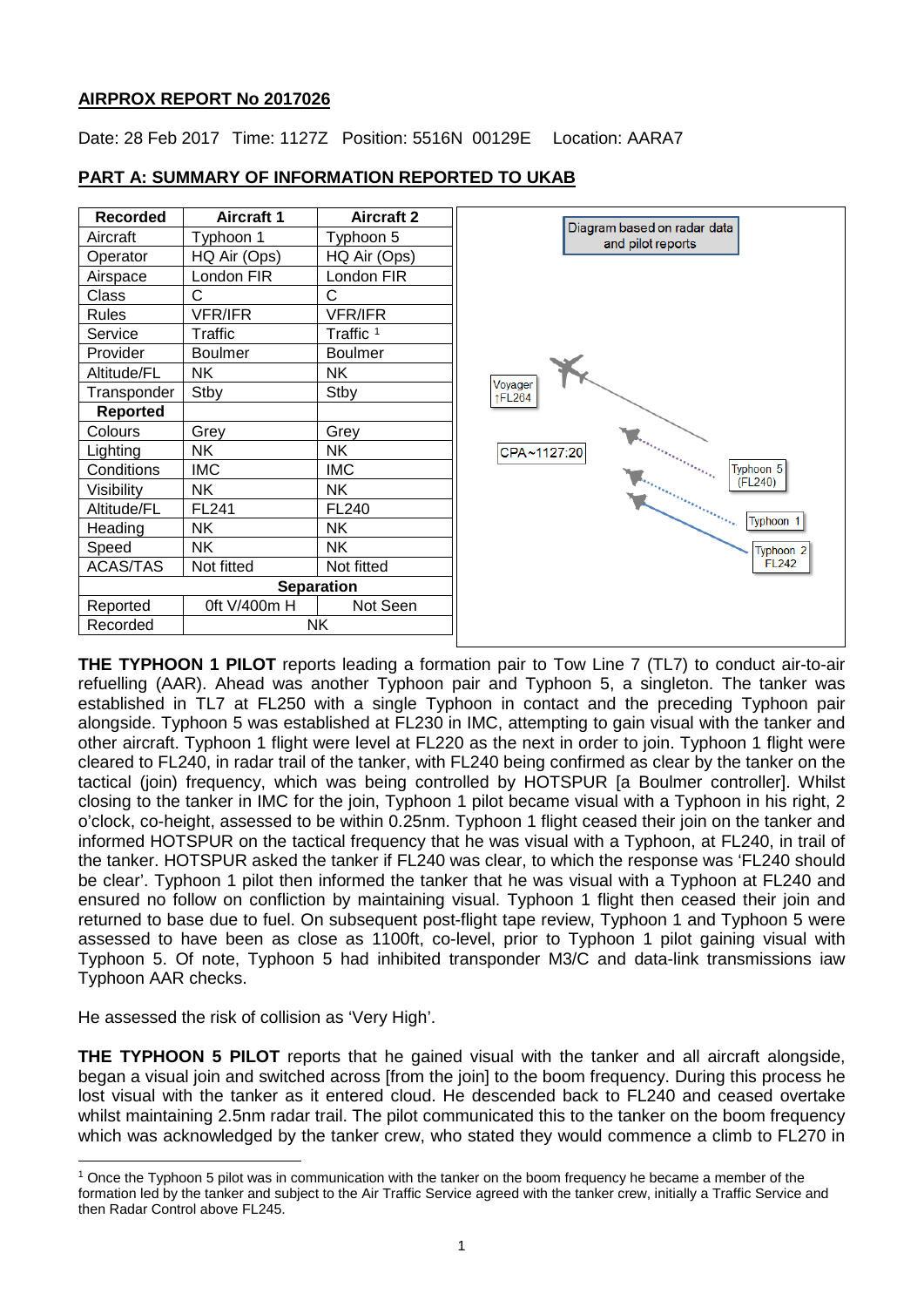order to clear the weather. Due to being on the boom frequency throughout, he was not aware of Typhoon 1's presence at any point, and was not aware of the proximity of Typhoon 1 until his sortie debrief.

**THE TANKER PILOT** did not complete an individual report but contributed fully to the safety investigation.

**THE HOTSPUR CONTROLLER** reports that, on check in, the Tanker struggled to find an appropriate tanking level in AARA7 due to adverse weather and, after a descent to FL100 to assess the cloud, climbed to FL250 and established in the block FL220-260 on a Traffic Service with Radar Control above FL245. A single Typhoon and a pair of Tornados were behind the tanker on the boom frequency prior to a 5 aircraft Typhoon formation checking in as 3 separate formations, 2 pairs and a singleton. The tanker was called to all 3 formations and the aircrew were made aware of the number of aircraft in behind. The Typhoon formation discussed their fuel priorities and gave the order of priority as numbers 3 and 4 (a pair) followed by Typhoon 1 and 2 (a pair) and then Typhoon 5 (a singleton). The Typhoons 3 and 4 joined the tanker with no issues, squawked standby and were pushed to the boom frequency. Typhoon 5 then called visual with the tanker and requested join. He was instructed to squawk standby within 3nm and to switch to the boom frequency. The Tornados then departed the tanker and checked in with HOTSPUR for departure; they were vectored away and handed over for their subsequent transit. Typhoon 1 flight then called that they were in IMC and requested a climb to the joining level. The controller asked the tanker crew if FL240 was clear, to which the response was affirmative, and the tanker requested a climb to establish the block FL230- 270. The controller approved both Typhoon 1 flight to climb to FL240 and the tanker combine to FL260. As the Typhoon 1 flight approached the tanker, they informed the controller that there was a single Typhoon at FL240. The controller then asked the tanker crew to confirm whether FL240 was clear, to which they responded, 'FL240 should be clear'. Typhoon 1 flight were then instructed to maintain visual with the single Typhoon [Typhoon 5] as HOTSPUR had no contact on the nonsquawking aircraft in combine with the tanker. Typhoon 1 flight then returned to base. The controller noted that he was unable to listen to the boom frequency due to a lack of available radios.

**THE HOTSPUR SUPERVISOR** reports he listened to the controller's check-in and initial admin procedures with the tanker as it came on channel. The supervisor was aware of his block, the IMC conditions and the stipulated services, all of which he judged as satisfactory and safe. He was informed by the controller when the 5 aircraft Typhoon formation were en-route to the tanker and was briefed the sequencing order, and that all aircraft had been given sufficient SA of each other's positions, routing and the tanker block. Of the 4 positions he was supervising, he concentrated on the AAR controller whilst he carried out the joining of the first 2 pairs and then, deeming that he was clearly on top of things, moved his attention to the other sorties, leaving the position monitor function and AAR primary radio selected. When the tanker requested to change block due to IMC the controller informed him, confirmed that the tanker had passed that FL240 was clear, and the supervisor therefore approved the block change. Due to concentrating on another sortie's radio at the time, he did not directly hear Typhoon 1 communication about being visual with the other Typhoon. He was briefed on what had occurred by the controller immediately afterwards. Based on his report and the narrative, the supervisor was satisfied that the controller performed the correct actions upon realising there was an issue, and all appropriate actions were taken on lead-up to the AAR. A boom frequency would have provided useful SA in this incident, probably enabling realisation that FL240 was not clear as the tanker had stated, but unfortunately due to serviceability, an appropriate radio was not available.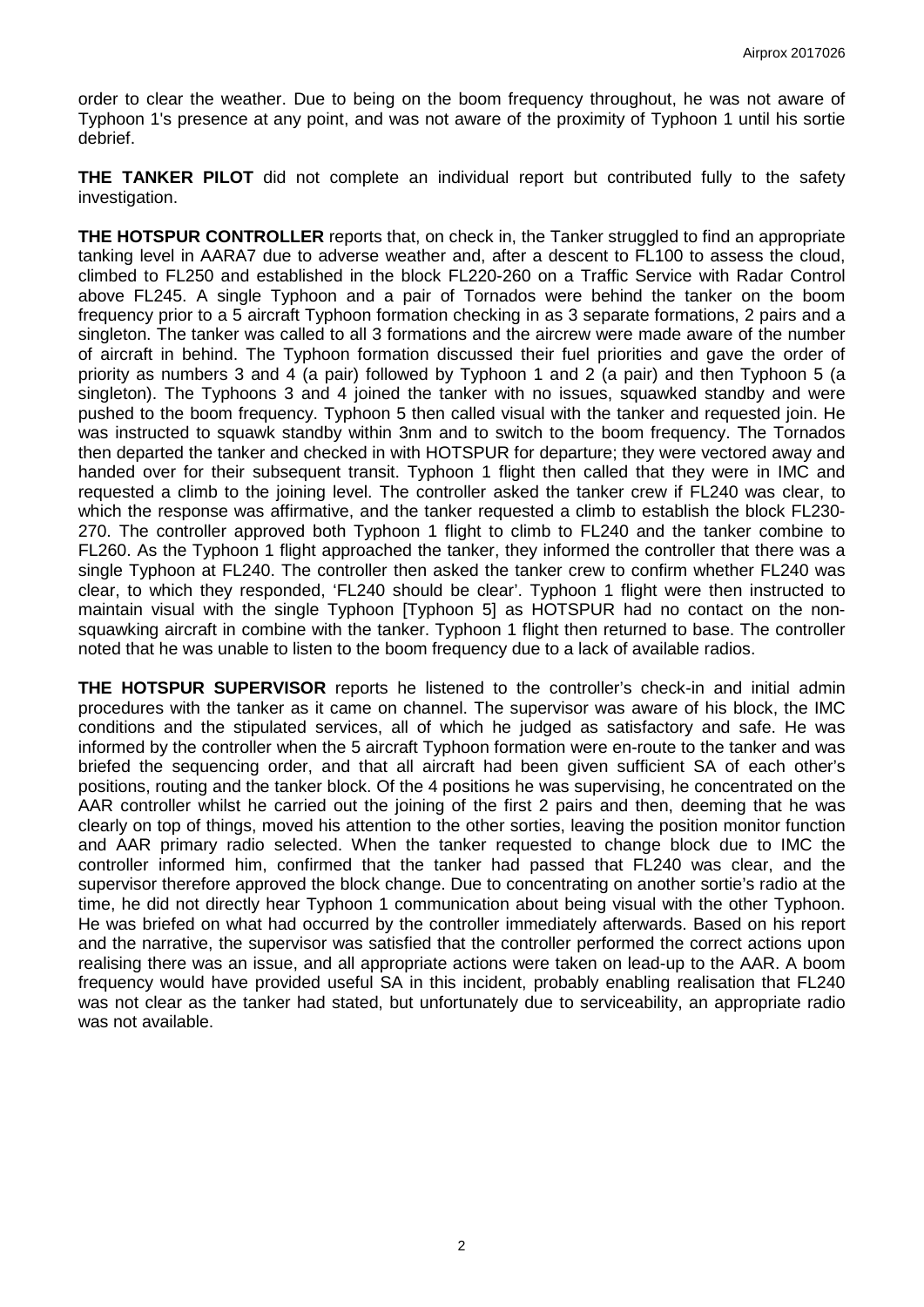# **Factual Background**

| From           | To             | <b>Speech Transcription</b>                                                                               | <b>Time</b> |
|----------------|----------------|-----------------------------------------------------------------------------------------------------------|-------------|
| <b>HOTSPUR</b> | Typhoon 1      | [Tanker C/S] BRAA 340, 4 miles, tracking 290, FL250.                                                      | 11:23:20    |
| Typhoon 1      | <b>HOTSPUR</b> | Copied, we're currently I M C. Going to need to climb into the<br>joining block when able.                | 11:23:27    |
| <b>HOTSPUR</b> | Typhoon 1      | Roger.                                                                                                    | 11:23:33    |
| <b>HOTSPUR</b> | Tanker         | [Tanker C/S] is FL240 clear?                                                                              | 11:23:37    |
| Tanker         | <b>HOTSPUR</b> | Affirm, 240 is clear and request the block up 270, [Tanker C/S].                                          | 11:23:44    |
| <b>HOTSPUR</b> | Tanker         | [Tanker C/S], Hotspur approved block up to FL270, Break Break,<br>[Typhoon 1 C/S] flight climb FL240.     | 11:23:52    |
| Typhoon 1      | <b>HOTSPUR</b> | Copied, and confirm [other Typhoon pair C/S] is still at FL230?                                           | 11:23:55    |
| <b>HOTSPUR</b> | Tanker         | [Tanker C/S], Hotspur confirm level of [other Typhoon pair C/S]?                                          | 11:24:02    |
| Tanker         | <b>HOTSPUR</b> | Err, [other Typhoon pair C/S] is now level with us, [Tanker C/S].                                         | 11:24:09    |
| <b>HOTSPUR</b> | Tanker         | Hotspur.                                                                                                  | 11:24:10    |
| Typhoon 1      | <b>HOTSPUR</b> | Climbing FL240 [Typhoon 1 C/S] flight.                                                                    | 11:24:17    |
| <b>HOTSPUR</b> | Tornado        | [Tornado C/S] flight, Hotspur standby for handover.                                                       | 11:24:36    |
| Tornado        | <b>HOTSPUR</b> | [Tornado C/S]                                                                                             | 11:24:38    |
| <b>HOTSPUR</b> | Tornado        | [Tornado C/S] flight, Hotspur squawk 5151.                                                                | 11:25:08    |
| Tornado        | <b>HOTSPUR</b> | 5151, [Tornado C/S]                                                                                       | 11:25:10    |
| Typhoon 1      | <b>HOTSPUR</b> | Hotspur, [Typhoon 1 C/S] confirm the BRAA of the tanker to me<br>please?                                  | 11:25:25    |
| <b>HOTSPUR</b> | Typhoon 1      | [Typhoon 1 C/S] flight, Hotspur apologies say again?                                                      | 11:25:29    |
| Typhoon 1      | <b>HOTSPUR</b> | Request the BRAA from the tanker to me please?                                                            | 11:25:32    |
| <b>HOTSPUR</b> | Typhoon 1      | [Typhoon 1 C/S], tanker BRAA 340, 4, 20 correction FL260.                                                 | 11:25:38    |
| Typhoon 1      | <b>HOTSPUR</b> | Copied, [Typhoon 1 C/S] flight are now level FL240.                                                       | 11:25:42    |
| <b>HOTSPUR</b> | Typhoon 1      | Hotspur.                                                                                                  | 11:25:43    |
| <b>HOTSPUR</b> | Tornado        | [Tornado C/S] flight, Hotspur re-contact this agency TAD 148,<br>TAD 148, POGO.                           | 11:25:56    |
| Tornado        | <b>HOTSPUR</b> | TAD 148 for [Tornado C/S]                                                                                 | 11:26:01    |
| Tanker         | <b>HOTSPUR</b> | Hotspur, from [Tanker C/S] can you confirm [Tornado C/S] are<br>routing to the Southwest and clear of us? | 11:26:07    |
| <b>HOTSPUR</b> | Tanker         | Affirm [Tanker C/S], [Tornado C/S] are BRAA 200, 12 miles,<br>tracking West.                              | 11:26:15    |
| <b>HOTSPUR</b> | Typhoon 1      | [Typhoon 1 C/S] flight, Hotspur are you visual with [Tanker C/S]<br>yet?                                  | 11:26:20    |
| Typhoon 1      | <b>HOTSPUR</b> | Negative [Typhoon 1 C/S] flight.                                                                          | 11:26:22    |
| <b>HOTSPUR</b> | Typhoon 1      | Roger, [Tanker C/S] on your nose 5 miles.                                                                 | 11:26:26    |
| Typhoon 1      | <b>HOTSPUR</b> | Copied, have they elevated through 250?                                                                   | 11:26:30    |
| <b>HOTSPUR</b> | Tanker         | [Tanker C/S], Hotspur confirm FL250 is clear?                                                             | 11:26:35    |

A transcript of the HOTSPUR frequency was provided, as follows: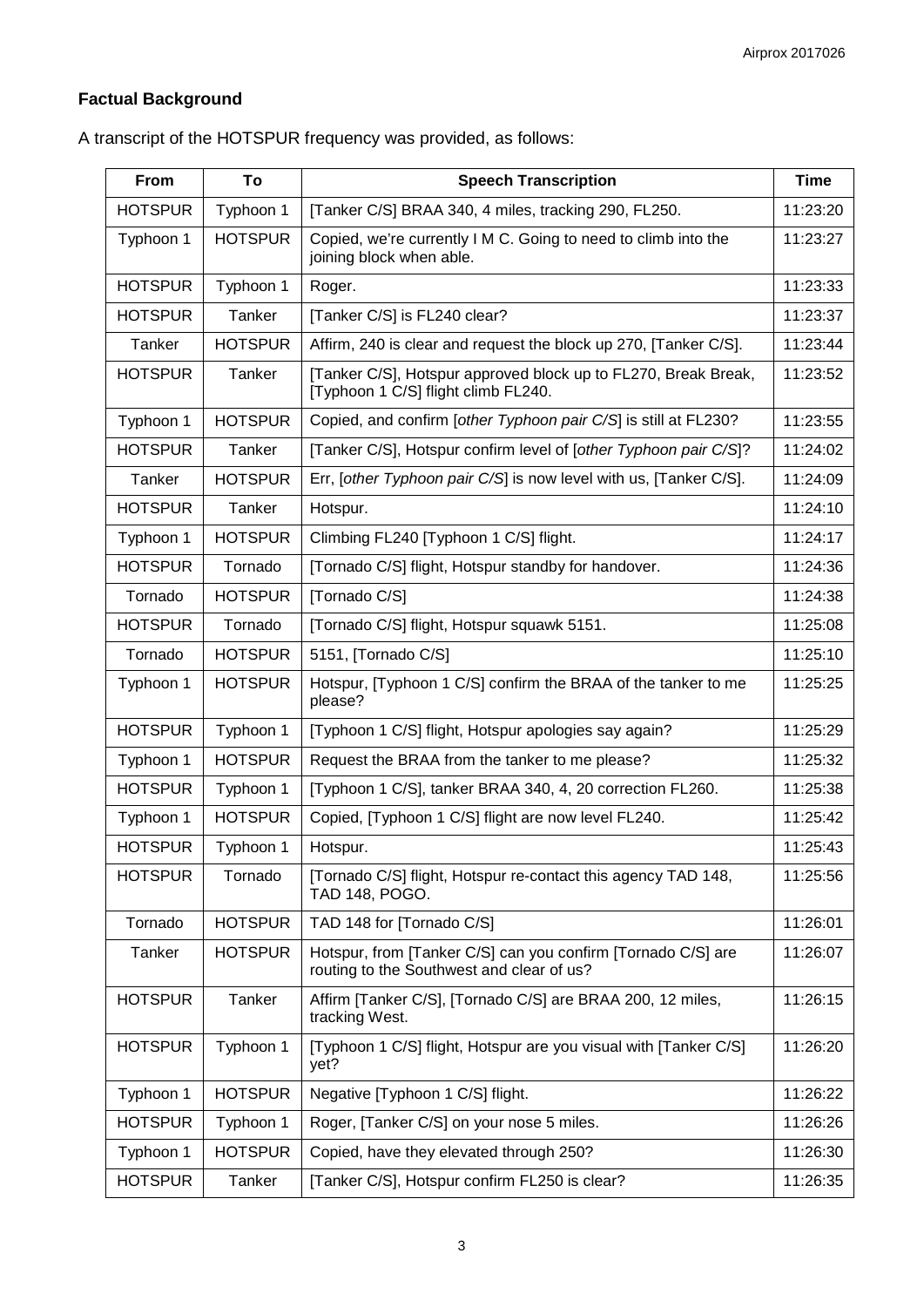| From           | To             | <b>Speech Transcription</b>                                                                                   | <b>Time</b> |
|----------------|----------------|---------------------------------------------------------------------------------------------------------------|-------------|
| Tanker         | <b>HOTSPUR</b> | Affirm 250 is clear, we are now passing through 261 climbing 270.                                             | 11:26:45    |
| <b>HOTSPUR</b> | Tanker         | Hotspur copied, [Typhoon 1 C/S] clear climb FL250.                                                            | 11:26:48    |
| Typhoon 1      | <b>HOTSPUR</b> | Cleared climb FL250, [Typhoon 1 C/S]                                                                          | 11:26:53    |
| Typhoon 2      | Typhoon 1      | Err, [Typhoon 2 C/S] request internal message to [Typhoon 1<br>$C/S$ ]?                                       | 11:27:00    |
| Typhoon 2      | Typhoon 1      | [Typhoon 1 C/S] from [Typhoon 2 C/S] ( <i>indistinct </i> )                                                   | 11:27:10    |
| <b>HOTSPUR</b> | Typhoon 1      | [Typhoon 1 C/S], Hotspur [Tanker C/S] right of nose 2, climbing<br>through FL265.                             | 11:27:18    |
| Typhoon 1      | <b>HOTSPUR</b> | Copied, and can you confirm that's [Typhoon 5 C/S] too that's low<br>at FL240 in the trail of err the tanker? | 11:27:26    |
| <b>HOTSPUR</b> | Tanker         | [Tanker C/S], Hotspur can you confirm your clear levels?                                                      | 11:27:37    |
| Tanker         | <b>HOTSPUR</b> | Err [Tanker C/S], FL240 should be clear.                                                                      | 11:27:49    |
| Typhoon 1      | Tanker         | That's a negative, there's a Typhoon in your trail 2 and half miles,<br>FL240.                                | 11:27:52    |
| <b>Unknown</b> | Tanker         | (Clipped transmission)                                                                                        | 11:28:02    |
| <b>HOTSPUR</b> | Typhoon 1      | [Typhoon 1 C/S] flight, that Typhoon is non-squawking, maintain<br>visual.                                    | 11:28:13    |
| Typhoon 1      | <b>HOTSPUR</b> | Maintaining visual [Typhoon 1 C/S].                                                                           | 11:28:14    |

## **Analysis and Investigation**

## **Military ATM**

An Airprox occurred on 28 Feb 17 at approximately 1130hrs UTC, in Air-to-Air Refuelling Area (AARA) 7, between 2 Typhoons. Typhoon 1 was receiving a Traffic Service from Hotspur while approaching the AARA before being transferred to the tanker's 'boom' frequency for the final join and Typhoon 5 had been transferred to the tanker.

The Hotspur controller provided regular updates to the Typhoon 1 pilot on the position of the tanker as he approached for the join. The controller was in regular communication with the tanker to confirm which levels were vacated prior to the Airprox and had no reason to believe that the information was incorrect. From the transcript, the tanker pilot was not aware of FL240 being occupied. With no squawk visible on Typhoon 5, HOTSPUR could not detect that there was an aircraft already at FL240.

## **UKAB Secretariat**

The Typhoon 1 and Typhoon 5 pilots shared an equal responsibility for collision avoidance and not to operate in such proximity to other aircraft as to create a collision hazard<sup>[2](#page-3-0)</sup>. MoD AAR procedures are conducted in accordance with NATO STANAG 3971 Edition 7 dated 18th November 2013 (derived from ATP56-3.3.4.2 Edition C Version 1) as follows..

Chapter 1, Section II (Employment Considerations and Principles), paragraph 1.10 (Peacetime) c.(3)(d) states:

**Formation – ICAO.** ICAO does not recognize the [FAA definition] . However, Part 7 of NAT DOC 001, Guidance and Information Material Concerning Air Navigation in the North Atlantic, provides the following guidance:

 $\overline{\phantom{a}}$ 

<span id="page-3-0"></span><sup>2</sup> SERA.3205 Proximity.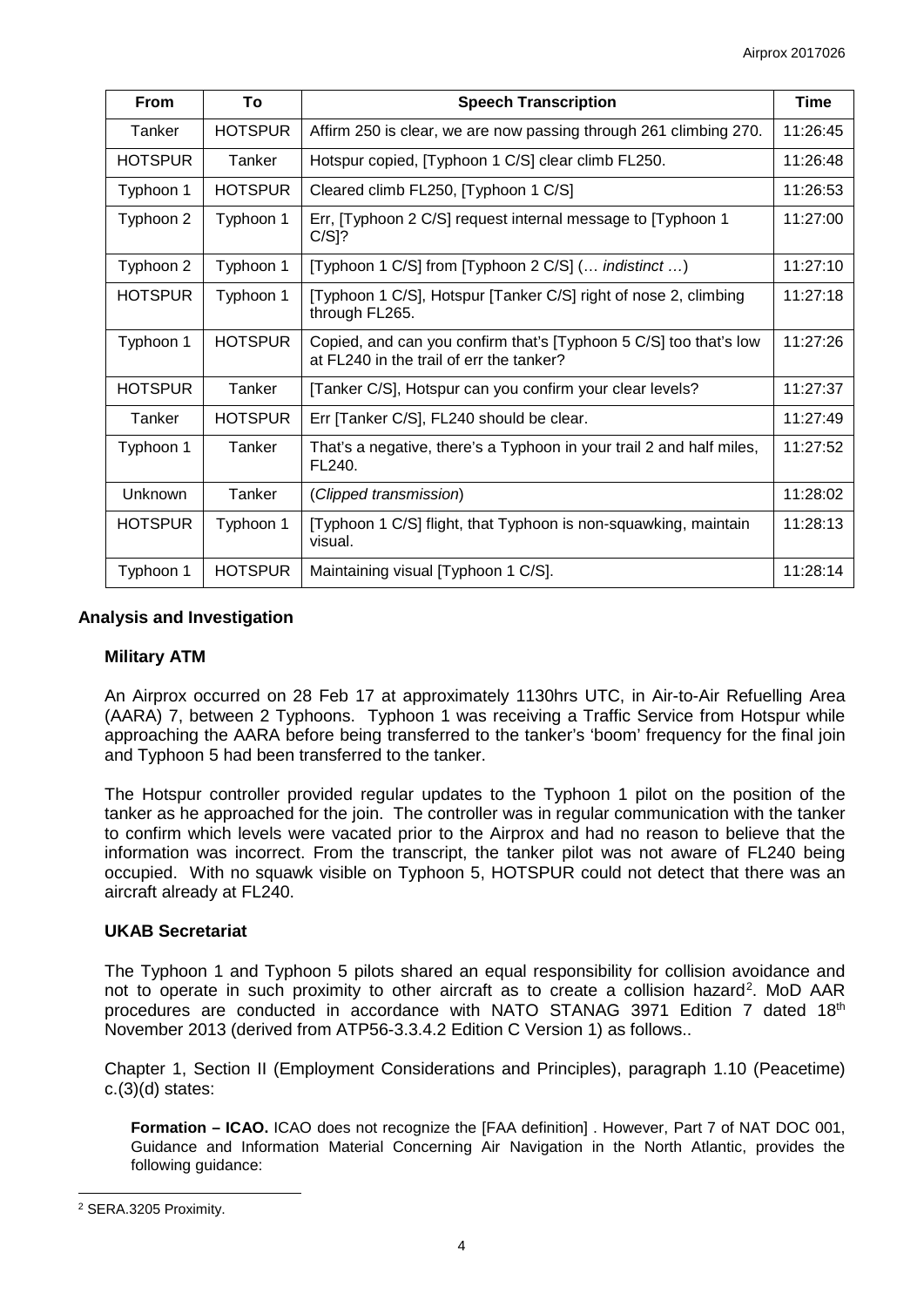(i) **Definition of a Formation Flight.** More than one aircraft, which, by prior arrangement between the pilots, operate as a single aircraft with regard to navigation and position reporting, are defined as a formation flight. Separation between aircraft within a formation flight remains the responsibility of the flight leader and the other pilots within it. This includes during transition periods when aircraft within the formation are manoeuvring to attain separation from each other in order to effect individual control, and during join-up and break-away.

Chapter 2 (Fixed Wing Procedures), Section I (Rendezvous Procedures), paragraph 2.2 (General Procedures) states:

- d. **Visibility.** Receivers will maintain altitude separation of at least 1000 ft until 1 nm from the tanker.
	- (1) **Visual With Tanker.** Once the receiver(s) is visual with the tanker, receivers are clear to join and should initiate a progressive climb towards the tanker.
	- (2) **Not Visual With Tanker.** If receivers are not visual with the tanker, the subsequent actions will be in accordance with the capability of the receiver.
		- (a) **Receivers Without Radar or with Weather Radar.** Aircraft without radar or with only Weather Radar shall not proceed inside 1 nm unless the tanker is in sight.
		- (b) **Basic Airborne Intercept Radar.** Where receiver national limitations permit, aircraft with a basic airborne intercept radar (i.e., target search available but lock capability not available) may climb to 500 ft below base AAR altitude, maintain this level and close to ½ nm.
			- (i) **Loss of Radar Contact.** If radar contact is lost inside of 1 nm without visual contact with the tanker, the receiver is to descend to 1000 ft below tanker altitude.
		- (c) **Airborne Intercept (AI) Radar.** Where receiver national limitations permit, as long as radar lock is maintained, aircraft equipped with an AI radar may continue closure at no more than 10 kts of overtake inside of ½ nm maintaining 500ft vertical separation to a minimum range of 1500 ft.
			- (i) **Visual Contact Established.** When visual contact is established with the tanker, a progressive climb may be initiated in order to join the tanker.
			- (ii) **No Visual Contact by 1500 ft Range.** If visual contact is not established by a range of 1500 ft, closure is to cease.
			- (iii) **Loss of Radar Lock Inside ½ nm Range.** If radar lock is subsequently lost, the receiver shall re-establish at least ½ nm range and maintain a minimum of 500 ft vertical separation.
	- (3) **Visual Contact Not Established.** If visual contact is not achieved at the appropriate minimum closure range, the receiver(s) may:
		- (a) Stabilise at the appropriate minimum range and maintain it until the tanker manoeuvres into an area of improved visibility or,
		- (b) Descend to 1000 ft below the tanker, drop back to 1 nm and either maintain this position until the tanker manoeuvres into an area of improved visibility or terminate the RV.

#### **Occurrence Investigations**

A HOTSPUR unit investigation found that the Airprox occurred while the 2 aircraft were on different frequencies with squawks off and that there was nothing the controller could have done to prevent the occurrence.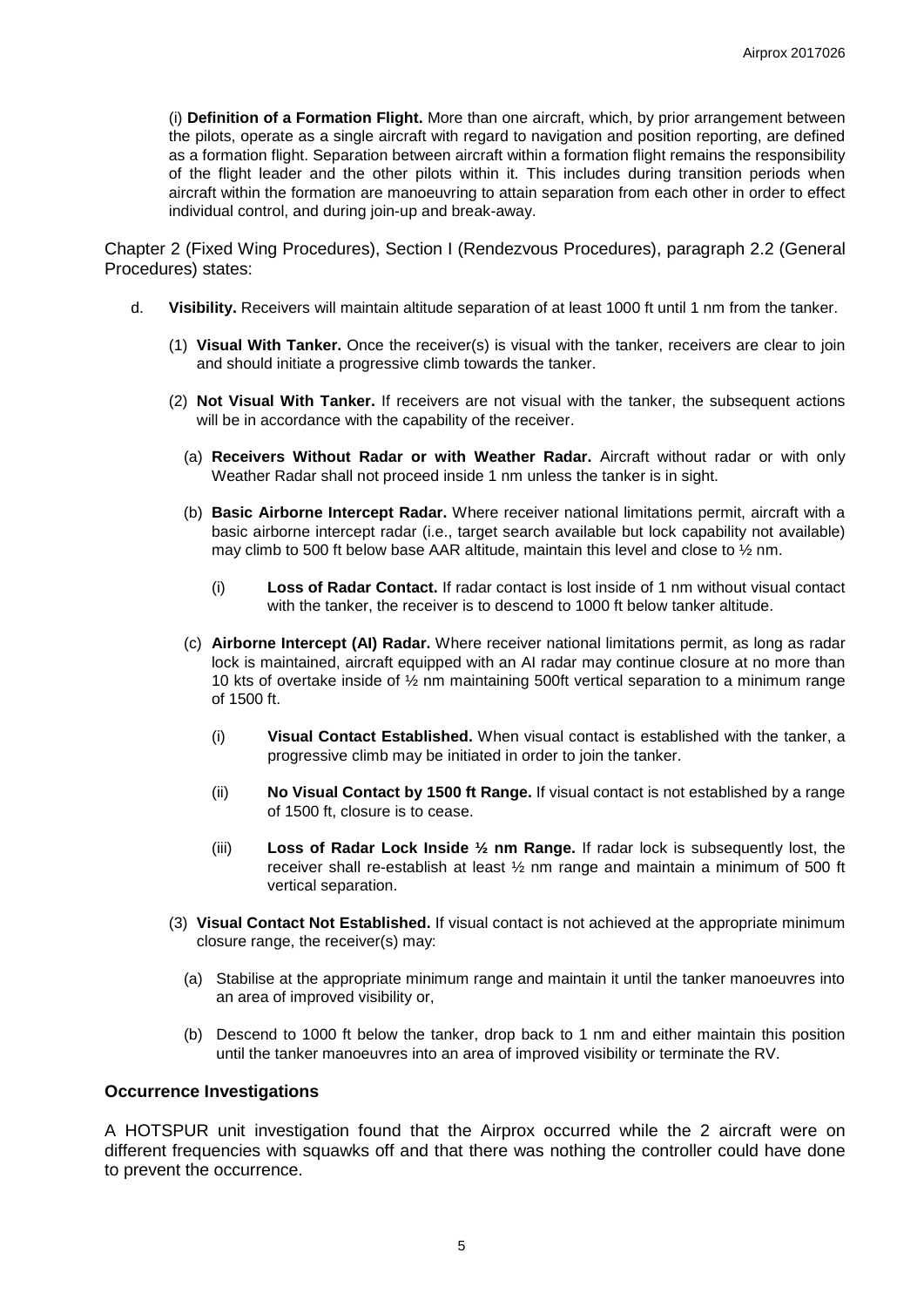A Typhoon unit Occurrence Safety Investigation determined a number of causal factors:

- 1. Typhoon 1 flight was cleared to climb to FL250 by HOTSPUR when Typhoon 5 was already operating at FL240.
- 2. Typhoon 5 pilot turned off all transmitters iaw Typhoon SOPs, thereby denying SA to other aircraft and controllers.
- 3. Typhoon 5 pilot remained at FL240 when he lost sight of the tanker in cloud, but he did not reactivate his transponder or data link (iaw SOPs), thereby denying SA to other aircraft and controllers.
- 4. Typhoon 5 pilot informed the tanker crew of his level when he went into IMC but did not state explicitly that he would remain at FL240.
- 5. The tanker PF (controlling receivers) had limited experience of AAR ops and had never operated on a towline with that many receivers and consequent level of R/T.
- 6. The reordering of the Typhoon elements arrivals and the early arrival of another Typhoon singleton affected the tanker PF's SA and led him to assume, given the elapsed time since being cleared, that Typhoon 5 had completed his join and that FL240 was available for joining aircraft.
- 7. The tanker PF did not confirm visually that Typhoon 5 had completed his join before declaring FL240 available.
- 8. The tanker crew did not confirm Typhoon 5 pilot's intentions when the tanker commenced climbing from FL250 and assumed Typhoon 5 was climbing with them.
- 9. The tanker did not have data link connectivity.

In addition, the investigation made a number of recommendations:

- 1. All units involved with AAR to design and introduce a 'Failed Join' procedure.
- 2. Appropriate authorities to review SOPs and liaise to establish whether there is a need for the Typhoon to turn off any of its emitters whilst carrying out AAR.
- 3. Voyager tanker data link issues to be investigated.
- 4. Issues concerning data link communications issues in UK airspace to be investigated.
- 5. Appropriate Voyager authority to explore use of co-operating squawks for AAR.
- 6. Review AAR procedures with a large number of receivers, including a maximum number of receivers allowed at any one time.
- 7. Review callsign allocation.

#### **Comments**

#### **HQ Air Command**

This incident was the subject of a thorough safety investigation instigated by the Typhoon pilot's home unit. At the time of writing the investigation is still ongoing; however, the convening authority is content that sufficient investigation has taken place to enable the UKAB to undertake its assessment.

A number of barriers were either weakened or rendered ineffective during this incident. Lookout was compromised due to the weather; indeed, the very reason that Typhoon 5 was at FL240 is that he had lost visual contact with the tanker and Typhoon 1 became visual with Typhoon 5 at a late stage. Electronic conspicuity and the Air Traffic Service were both compromised by the standard operating procedure (SOP) of squawking standby within 3nm of the tanker – this action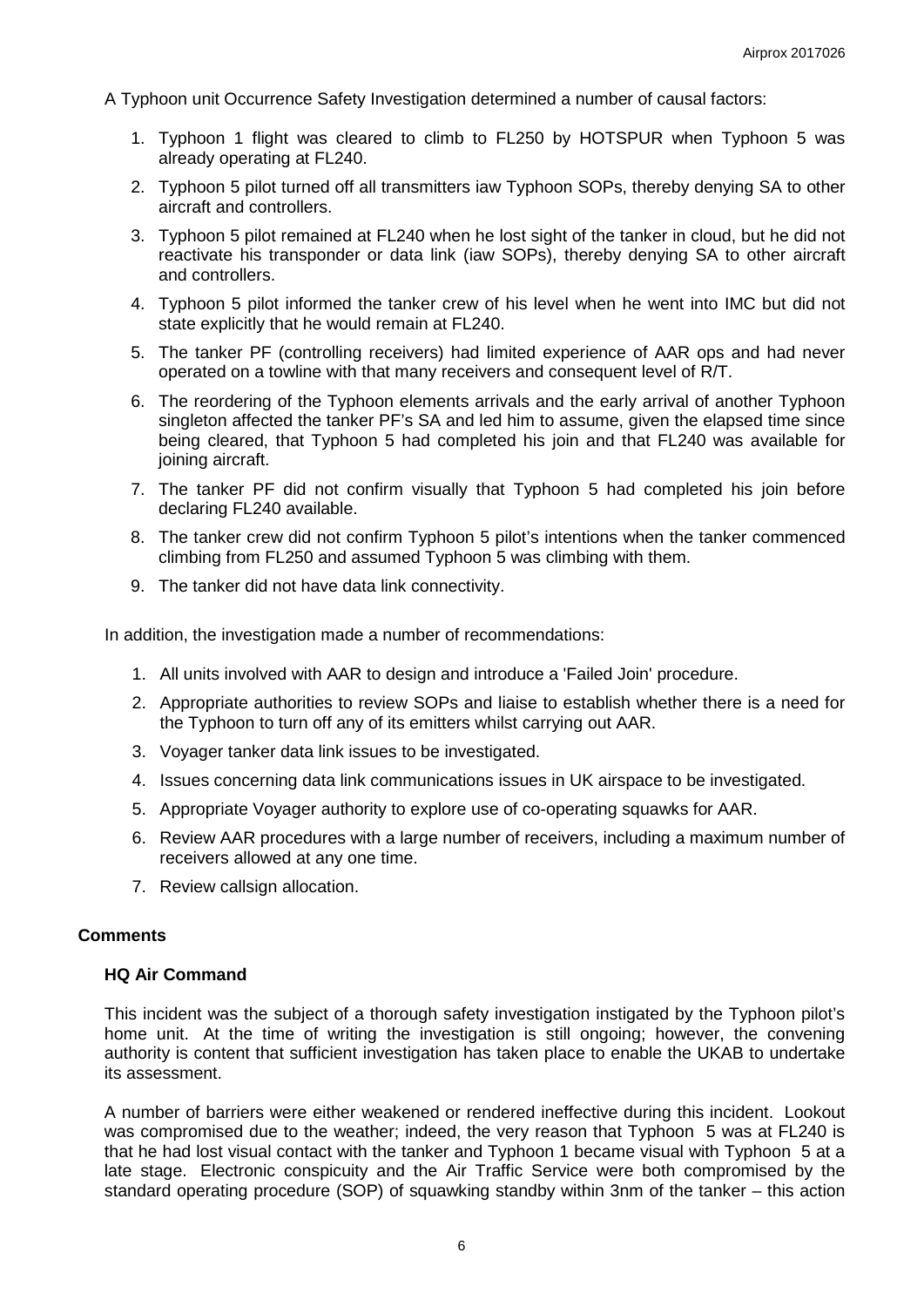denied the tanker SA on the position of Typhoon 5 through the use of its TCAS display but also denied the controlling agency SA on the position and, importantly, height of Typhoon 5.

It is unsurprising that during a busy period of aircraft joining and departing a tanker things may get missed. Here, the crucial information was that FL240 was occupied by Typhoon 5 after he lost visual with the tanker. Whilst this appears to have been announced and acknowledged on the tanking frequency, the information did not get through to the agency controlling the joining aircraft and so a subsequent pair of aircraft was cleared to an already occupied level.

A number of recommendations have already been made, including a review of the Typhoon SOPs for AAR vis-à-vis the management of aircraft transmitters (radar/transponder/MIDS) during the join. Additionally it has been recommended that national and NATO SOPs for AAR consider the development of a 'failed join' procedure.

#### **Summary**

An Airprox was reported when two Typhoons flew into proximity at 1127 on Tuesday 28<sup>th</sup> February 2017 when joining the tanker for AAR. Both pilots were operating under VFR, intermittently in IMC, both in communication with the tanker, one on the join frequency and one on the boom frequency.

### **PART B: SUMMARY OF THE BOARD'S DISCUSSIONS**

Information available consisted of reports from the pilots, transcripts of the relevant RT frequencies, radar photographs/video recordings, reports from the air traffic controllers involved and reports from the appropriate ATC and operating authorities.

The Board were first given a short brief by the military aircrew member on Voyager-specific AAR SOPs. It was established that, in the AAR role, the Voyager crew consisted of military crew only and comprised 2 pilots, the PF and PM, and a Mission Systems Officer (MSO). The PF task was to take the receivers from the controlling agency on the 'join frequency', and bring them to the left wing, on the 'boom frequency'. The MSO's task was then to cycle the receivers through the hoses and onto the right wing, or to control the receivers should non-standard manoeuvering be required. The military member concluded by stating that in this case there appeared to have been a break-down in procedure whilst the tanker was climbing in intermittent IMC. Members also noted that although the tanker organisation had taken a full part in the Occurrence Safety Investigation, it was disappointing that military regulation had not been complied with and an Airprox DASOR had not been submitted. Members considered that, had Typhoon 1 pilot notified an Airprox on the join frequency, doubt as to the requirement of those involved to report the incident under MRP RA1410 may have been eliminated.

The Board then turned to the chronology of events, aided by information from the Typhoon aircraft R/T recordings. The 5 aircraft Typhoon formation was joining the tanker as 3 elements and not in numerical order due to differing fuel states. The agreed joining order was Typhoons 3 and 4 as a pair, followed by Typhoons 1 and 2 as a pair, followed by Typhoon 5, a singleton. In the event, the geometry of the join resulted in Typhoon 5 joining ahead of the Typhoon 1 and 2 pair. The tanker already had a single Typhoon on the wing, along with 2 Tornados refuelling. Typhoons 3 and 4 joined the tanker visually and Typhoon 5 pilot called visual with the tanker and requested join. He was switched to the boom frequency and was cleared to join but lost sight of the tanker in cloud before he could establish on the wing; he descended back to his last cleared level, FL240, transmitting that he was 'Now india mike level 240 ...'. This call occurred at the same time as Typhoon 1 flight, on the join frequency, was confirming the level occupied by Typhoon 3 flight (already on the tanker wing). Typhoons 1 and 2 were in IMC and requested a climb. The tanker crew confirmed to HOTSPUR that FL240 was clear and Typhoons 1 and 2 were cleared to FL240. Meanwhile, the Tornados had departed and the tanker crew, having requested the block to FL270, were in the climb to FL270. Typhoon 1 pilot queried whether the tanker had climbed through FL250, which the tanker pilot confirmed to HOTSPUR they had, so HOTSPUR then cleared Typhoon 1 and 2 to FL250. Coincident with that transmission on the join frequency, Typhoon 5 pilot, on the boom frequency, told the tanker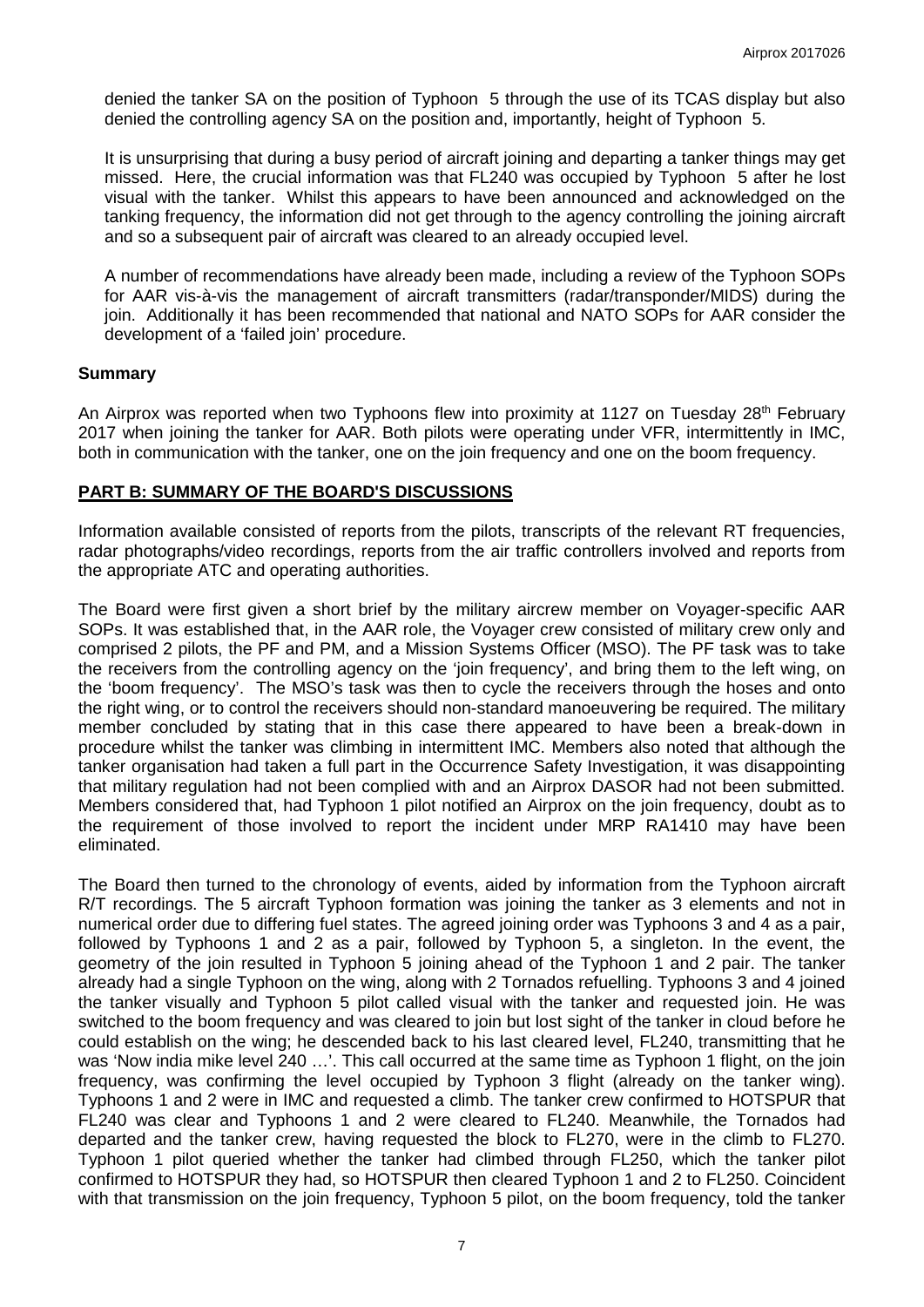pilot that he was 'currently still 2.5 miles trail India Mike at 240'. Shortly after this, Typhoon 1 and 2 broke out of cloud and saw Typhoon 5 co-altitude at a lateral range estimated to be 0.25nm (1500ft) initially and confirmed to be of the order of 1100ft after data analysis.

Members agreed that this incident was fundamentally a result of imperfect situational awareness; a flawed appreciation of the levels of the joining aircraft compounded by the tanker climbing to a higher level; and the inhibition of electronic systems (due to SOPs) which could have provided SA. It was acknowledged that activity around a tanker could result in a rapid escalation of workload, as was the case in this incident, and hence strict adherence to procedure was essential, especially when the final stage of the join (predicated on the receiver being visual with the tanker), was not possible due to cloud. Members felt that the intermittent IMC had led to the breakdown in SA during what was essentially a join procedure designed for VMC, and that this was a contributory factor. Discussing this breakdown in SA, members noted that several electronic systems designed to provide information on separation were inhibited and they queried whether the Typhoon SOPs covering inhibition of transmitting systems were sufficiently optimised. The Board was heartened to learn that Air Command had instigated a review of emitter handling whilst joining the tanker which would consider, inter alia, the relative safety impact of transponder code garbling vs providing available altitude information; the EMC implications of using transmitters at reduced ranges; the use of 'formation mode' with ETCAS equipped tanker aircraft; and improvements to the data-link capability of tanker platforms. Members agreed that, although entirely iaw SOPs, the Typhoon 5 pilot's de-selection of all means of electronic conspicuity had been contributory to the incident.

Members discussed the role of the tanker crew and agreed that their formation leading and handling of joining receivers was fundamental to the safe execution of the AAR task. In this instance, it was apparent that the tanker crew was faced with a task which rapidly increased in complexity, to the point where they did not assimilate the information from Typhoon 5 pilot that he had returned to FL240 after losing sight of the tanker. It was thought likely that the climb to FL270, although made with the best of intentions, had added to the tanker crew workload and probably contributed to their not assimilating the Typhoon 5 pilot's calls. Members wondered whether recent flying rates were such that tanker crews were less often exposed to multiple concurrent receivers than was historically the case, and noted that other complex aviation tasks were often subject either to recency and currency requirements or had a limit to the maximum number of participants to prevent operator overload. It was agreed that although Typhoon 1 and 5 pilots had been on different frequencies, and hence could not directly communicate their levels, this situation could not be changed due to the requirement for joining traffic R/T not to impinge on a dedicated 'boom frequency', not least for potential emergency calls whilst receivers were in contact. In the event, the Board agreed that the tanker crew had not effectively controlled the joining Typhoons, and that this was contributory to the Airprox.

Turning to the cause and risk, members discussed the joining procedure and agreed that, although it was obviously not their intention, the Tanker crew had allowed Typhoon 1 flight to climb through the level occupied by Typhoon 5 and that this had been the cause of the Airprox. Some members felt that collision had only been prevented by providence, given that both aircraft were IMC until shortly before CPA, but it was agreed by the majority that, in the event, the Typhoon 1 pilot had seen Typhoon 5 whilst still astern the other aircraft and that he had been able to take effective avoiding action. Nevertheless, the Board felt that safety had been much reduced and commented that the potential for disaster was self-evident.